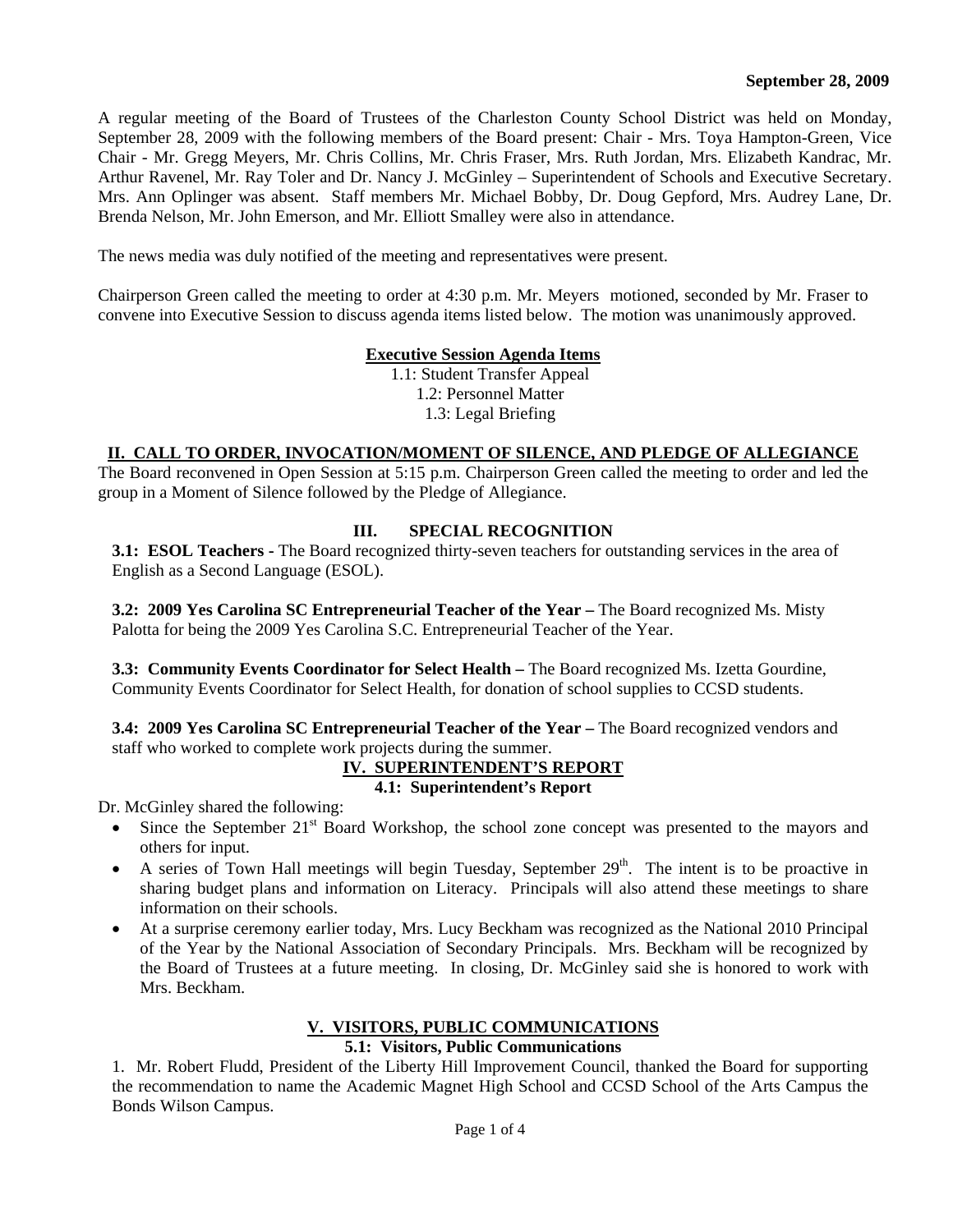NOTE: Mr. Ravenel left the meeting early, therefore, he did not vote on Open Session agenda items.

### **XI. APPROVAL OF MINUTES/EXECUTIVE SESSION AGENDA ITEM**

### **6.1: Open and Executive Session Minutes of September 14, 2009**

Mr. Toler motioned, seconded by Mr. Fraser approval of the Open and Executive Session minutes of September 14, 2009. Mrs. Kandrac requested the following revisions—on page 6-1-2 correction of the misspelled word enrollment and on page 6.1-4 she received one letter from the Board chair instead of two mentioned in the minutes. The amended motion was approved 7-0.

#### **6.2: Motions of Executive Session of September 28, 2009**

The Board approved the following motions that were made in Executive Session on September 28, 2009:

- **1.1: Student Transfer Appeal**  The board approved the student transfer appeal, pending availability of space. The motion was approved 7-0.
- **1.2: Personnel Matter This item was pulled from the agenda. No action was taken.**
- **1.3: Legal Briefing** The Board received a legal briefing in Executive Session. No action was taken.

#### **6.3: Financial Minutes of September 14, 2009**

Mr. Toler motioned, seconded by Mr. Fraser approval of the financial minutes of September 14, 2009. The motion was approved 7-0.

# **VII: MANAGEMENT REPORT**

### **7.1: Capital Projects Report – June 2009**

Mr. Bobby, Chief Financial Officer, presented information on the Capital Projects Report pointing out that the cash flow continues to rise.

### **7.2: Energy Conservation and Incentive Program**

Mr. Bobby, Chief Financial Officer said the Board approved a two-year test for utility rebates. If the school has a free balance at the end of the year, the school receives 20% of that balance for their use. This past year, there were 33 schools that were under budget. Those schools will receive, collectively, \$47,113.00. The highest rebate is \$7,782 and the lowest is \$21. He hopes the outcome of the energy conservation and incentive program will be greater this school year.

**7.3: Annual Report of Small, Women and Minority Owned Business Enterprise (SWMBE) Activity**  Mr. Bobby, Chief Financial Officer said there is significant improvement with the use of Small, Women and Minority Owned Business Enterprise (SWMBE) and the district will work to reach its goal of 10%. In response to a question from Mrs. Kandrac about posting invoices over \$100, Mr. Bobby stated that the district is waiting for a directive from the State Budget and Control Office.

### **VIII: CHARLESTON ACHIEVING EXCELLENCE UPDATE**

**8.1: Redesign Update –** Mrs. Audrey Lane, Deputy for Organizational Advancement, provided a Redesign Update. The next steps are outlined below:

- On-going analysis of students impacted by school Redesign regarding their individual student achievement (Data Central);
- Ensure the remaining facility improvements are completed in a timely manner;
- Continue to work with the Office of Civil Rights to provide timely, accurate, and concise information for their investigation.

Chairperson Green requested the next report includes a category with information on students impacted due to School Redesign.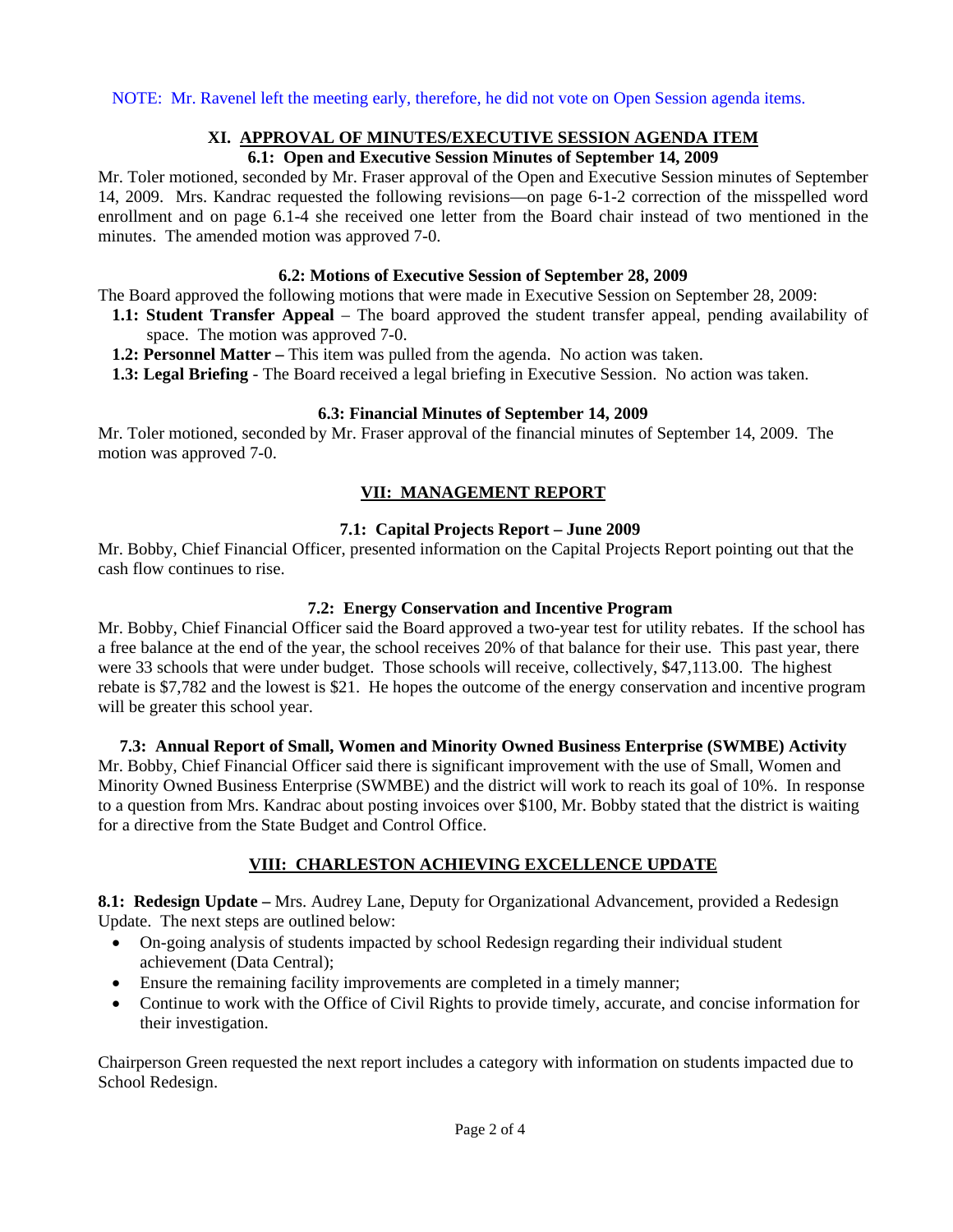# **IX**. **POTENTIAL CONSENT AGENDA ITEMS**

**9.1: SCSBA Certification of Delegates for the 2009 Assembly** – *The Board will identify votes for certified voting delegates for the 2009 Delegate Assembly*.

Mr. Fraser motioned the votes be divided between the two delegates (Mrs. Jordan and Mr. Toler) giving each seven votes. However, Mrs. Jordan motioned, seconded by Mr. Collins that the 14 votes be delegated to Mr. Toler since she (Mrs. Jordan) serves on the state board and may not be available at the time of voting. Therefore, she will serve as an alternate. The motion was approved 7-0.

**9.2: Second Reading Board Policies** - GCCAF – Professional Staff Personal Business Leave and GDCF – Classified Staff Personal Business Leave - *A recommendation to approve the second reading of Board Policies listed above.* Mr. Meyers motioned approval of the Policy Committee's recommendation of the second reading for Board Policies listed above. The motion was approved 6-1 (Kandrac opposed).

**9.3: First Reading – Board Policies -** GCQFA – Suspension Without Pay of Professional Staff, GDQDA – Suspension Without Pay of Classified Staff, GCOA – Teacher Evaluation, GCKAA – Voluntary Teacher Transfers and ILD - Educational Surveys and Research

– *A recommendation to approve the first reading of Board Policies listed above. –* Mr. Meyers motioned, approval of the Policy Committee's recommendation of the first reading of Board Policies listed above. The motion was approved 6-1 (Kandrac opposed).

**9.4: Naming the Academic Magnet High School and the CCSD School of the Arts Campus** – *A recommendation to approve the naming of the Academic Magnet High School and the CCSD School of the Arts campus the "Bonds-Wilson Campus" as required by Board Policy FF.*  $-Mr$ . Fraser motioned, seconded by Mr. Toler approval of the recommendation to name the Academic Magnet High School and CCSD School of the Arts campus the "Bonds Wilson Campus", at no cost to the district. The motion was approved 7-0.

**9.5: Facility Use Agreement: Woodland Hall Building – Unity Baptist Church –***A recommendation to approve a facilities use agreement allowing Unity Baptist Church to use the Woodland building to operate a community day care center.* – \_Mrs. Jordan motioned, seconded by Mr. Fraser approval of the procurement of recommendation allowing Unity Baptist Church to use the Woodland Hall Building to operate a community day care center. The motion was approved 7-0.

Note: Mr. Collins left the room at 6:50 p.m. Therefore, he did not vote on agenda items  $9.6 - 9.8$ .

**9.6: Agreement for Services and Payment Approval – St. James Foundation.** *– A recommendation to approve funds from Unallocated Fund Balance to make a payment to the St. James Foundation.* Mr. Fraser motioned, seconded by Mrs. Jordan approval of the recommendation for payment to St. James Foundation in the amount of \$125,982.22. The funding source is Unallocated Fund Balance. The motion was approved 6-0.

**9.7: Home School Application –** *A recommendation to approve a home school application.* Mr. Meyers motioned, seconded by Mrs. Jordan approval of a home school application. The motion was approved 6-0.

**9.8: 2010 Proposed Audit** – *A recommendation to approve the 2010 Proposed Audit Plan.* Mr. Meyers motioned, seconded by Mrs. Jordan approval of the 2010 Proposed Audit Plan, at no additional cost to the district. The motion was approved 6-0.

**9.9:** North Charleston High School Student Arrests Update – Collins, Fraser, Jordan and Kandrac - *The Board will receive an update on the NCHS student Arrests.* Mr. Chris Collins led the Board in a discussion about North Charleston High School Student Arrests. No action was taken.

Office of Student Placement staff members, Dr. Bob Stevens and Mrs. Emily Findley responded to questions from staff regarding the information contained on the spreadsheet regarding NCHS students who were arrested on September 2, 2009. Mr. Collins suggested a policy was needed to allow CCSD to maintain authority at all